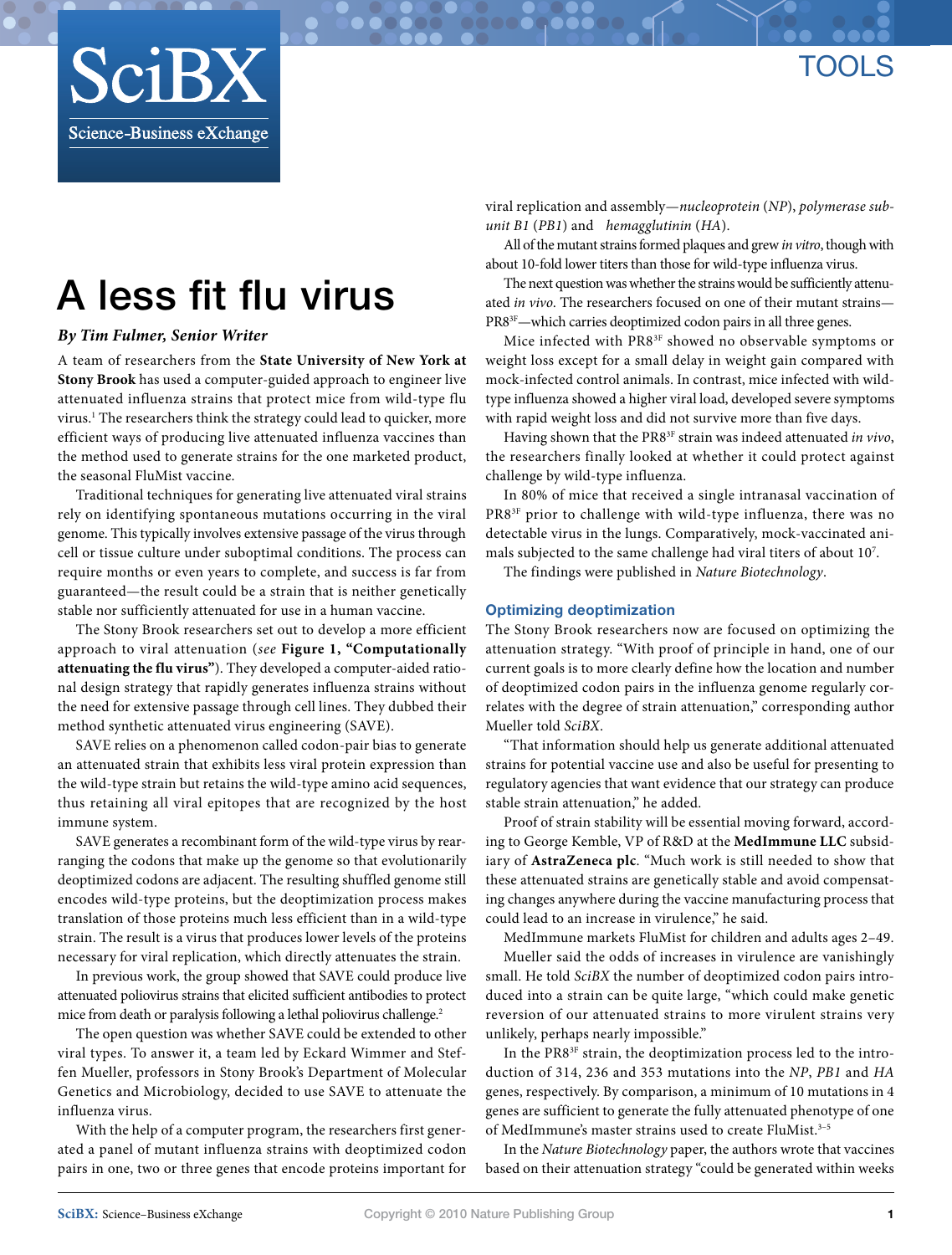## analysis tools



Figure 1. Computationally attenuating the flu virus. Synthetic attenuated virus engineering (SAVE) is intended to be a more efficient method of designing live attenuated influenza vaccines compared with the technique used to generate FluMist. Both SAVE and FluMist begin with the identification and sequencing of a recently emerged influenza virus. Then the two approaches diverge.

(I) SAVE applies the computational principle of codon-pair deoptimization to the wild-type sequence of the new flu virus, generating alternate viral genomes that consist of reshuffled codons. When done properly, the reshuffling procedure produces new viral genomes that express the same eight wild-type proteins at lower levels than the wild-type strain, resulting in strain attenuation. The alternate genomes are then synthesized *de novo* and tested for attenuation properties *in vitro* and *in vivo*. Based on that testing, a vaccine strain is chosen.

(II) FluMist begins by crossing the newly emerged strain with a previously attenuated master strain. The resulting vaccine strain consists of six genes from the attenuated master strain and two wild-type genes, *hemagglutinin* (*HA*) and *neuraminidase* (*NA*), from the new virus.

for any emerging influenza virus once its genome is known, although of course a further period of testing would be required before the vaccine could be used."

But according to Kemble, it is not yet clear if the codon-pair deoptimization strategy would be faster than the current method used to produce attenuated strains for the seasonal FluMist vaccine.

"It's important to realize that we don't begin every year with the attenuation of a brand-new wild-type influenza strain, which could indeed be time consuming using traditional attenuation techniques. Instead, we have highly stable attenuated master strains into which

we insert variants of the two genes that are targeted by the seasonal flu vaccine. That requires significantly less time than if we started with the attenuation of the wild-type flu strain each year," he said.

Mueller's team now plans to study the attenuated strains in ferrets, which are better models of human influenza infection than mice.

The paper's findings are covered by patents and are available for licensing from Stony Brook.

Fulmer, T. *SciBX* 3(27); doi:10.1038/scibx.2010.817 Published online July 15, 2010